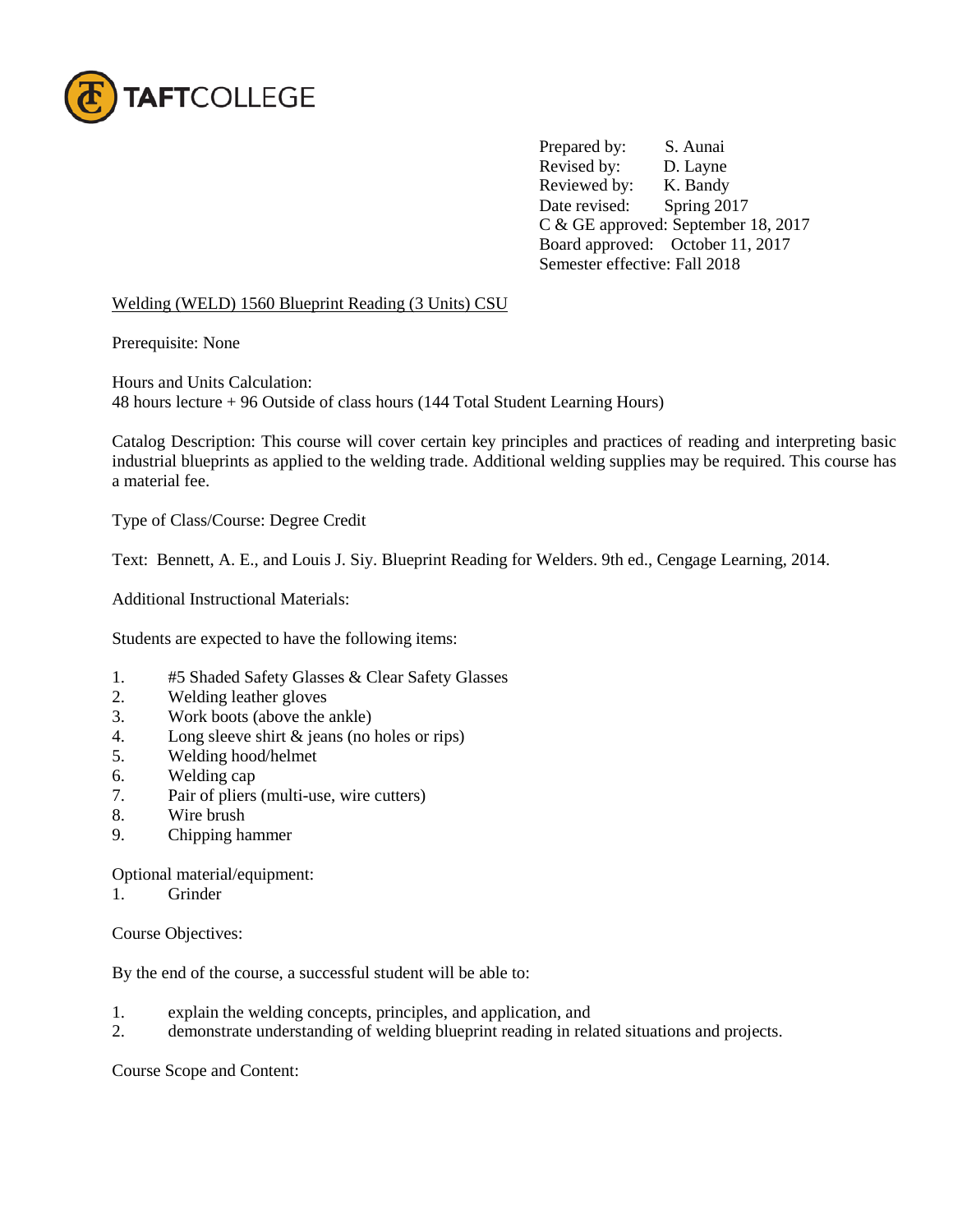

| Unit I                           | <b>Blueprint Reading for Welders' Introduction</b> |                                                           |  |
|----------------------------------|----------------------------------------------------|-----------------------------------------------------------|--|
|                                  | А.                                                 | Overview and Purpose                                      |  |
| Unit II                          | Lines, Views, and Sketching                        |                                                           |  |
|                                  | А.                                                 | <b>Basic Lines</b>                                        |  |
|                                  | <b>B.</b>                                          | <b>Basic Views</b>                                        |  |
|                                  | $C_{\cdot}$                                        | Purpose of Sketching                                      |  |
|                                  | D.                                                 | <b>Basic Sketching Techniques</b>                         |  |
| Unit III                         |                                                    | Dimensions                                                |  |
|                                  | А.                                                 | Purpose                                                   |  |
|                                  | <b>B.</b>                                          | Types of Dimensions                                       |  |
| Unit IV                          |                                                    | Bill of Materials, Structural Shapes, Views, and Sections |  |
|                                  | А.                                                 | Preparation of a Bill of Materials                        |  |
|                                  | <b>B.</b>                                          | <b>Common Structural Shapes</b>                           |  |
|                                  | $C_{\cdot}$                                        | <b>Types of Views</b>                                     |  |
|                                  | D.                                                 | <b>Types of Sections</b>                                  |  |
| Unit V                           | Detail and Assembly                                |                                                           |  |
|                                  | А.                                                 | Detail Drawing                                            |  |
|                                  | В.                                                 | <b>Assembly Print</b>                                     |  |
| Unit VI                          | <b>Welding Symbols</b>                             |                                                           |  |
|                                  | А.                                                 | <b>Welding Symbols</b>                                    |  |
|                                  | <b>B.</b>                                          | Location of Symbols                                       |  |
|                                  | $C_{\cdot}$                                        | Elements                                                  |  |
|                                  | D.                                                 | Dimension of Symbols                                      |  |
|                                  | Е.                                                 | Various Application                                       |  |
| Unit VII                         | Basic Joints and Weld Types                        |                                                           |  |
|                                  | A.                                                 | <b>Basic Joints</b>                                       |  |
|                                  | <b>B.</b>                                          | Other Kinds of Joints                                     |  |
|                                  | C.                                                 | Weld Types and Purposes                                   |  |
| Unit VIII                        | Metrics                                            |                                                           |  |
|                                  | A.                                                 | <b>Applied Metrics</b>                                    |  |
| Unit IX<br>Other Welding Symbols |                                                    |                                                           |  |
|                                  |                                                    |                                                           |  |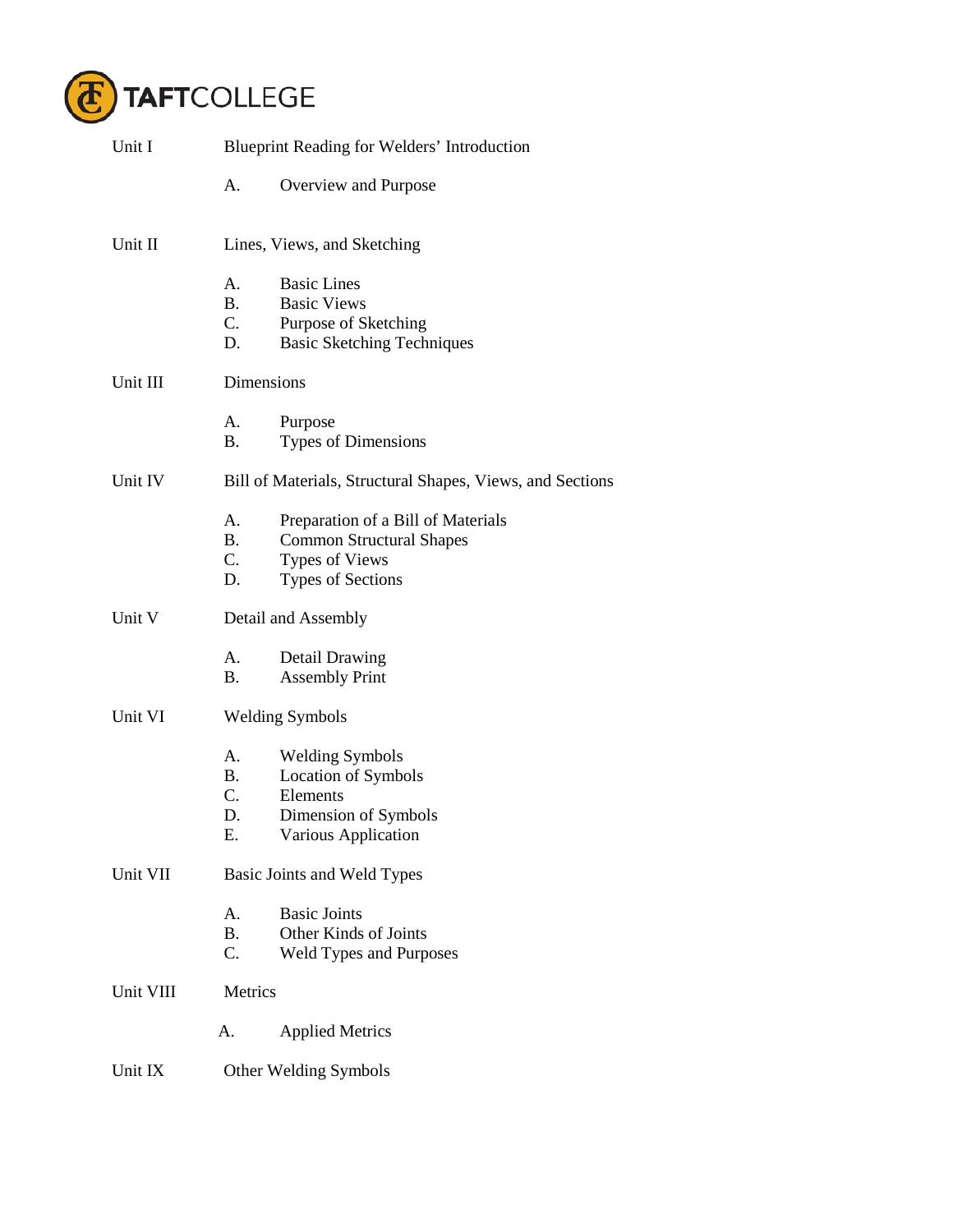

- A. Pipe Welding Symbols
- B. International Standard Symbols for Welding

Unit X Inspection and Testing

- A. Overview
- B. Destructive Testing<br>C. Non Destructive Example
- Non Destructive Examination

Learning Activities Required Outside of Class:

The students in this class will spend a minimum of 6 hours per week outside regular class time doing the following:

- 1. Completing assigned readings from the text
- 2. Analyzing various blueprint explanation, sketches, drawings, etc. to determine applicability, length, size, extent, contour, finishing
- 3. Preparing for code testing

Methods of Instruction:

- 1. Lecture
- 2. Individual and group work
- 3. Class discussion and participation
- 4. Power Point presentations
- 5. Demonstration

Methods of Evaluation:

- 1. Class participation
- 2. Grading scale specified in syllabus
- 3. Exams and quizzes
- 4. Observation<br>5. Written assis
- Written assignments

## Supplemental Data:

| TOP Code:                  | 095650: Welding Technology         |
|----------------------------|------------------------------------|
| <b>SAM Priority Code:</b>  | C: Clearly Occupational            |
| <b>Distance Education:</b> | Not Applicable                     |
| Funding Agency:            | Y: Not Applicable (funds not used) |
|                            |                                    |